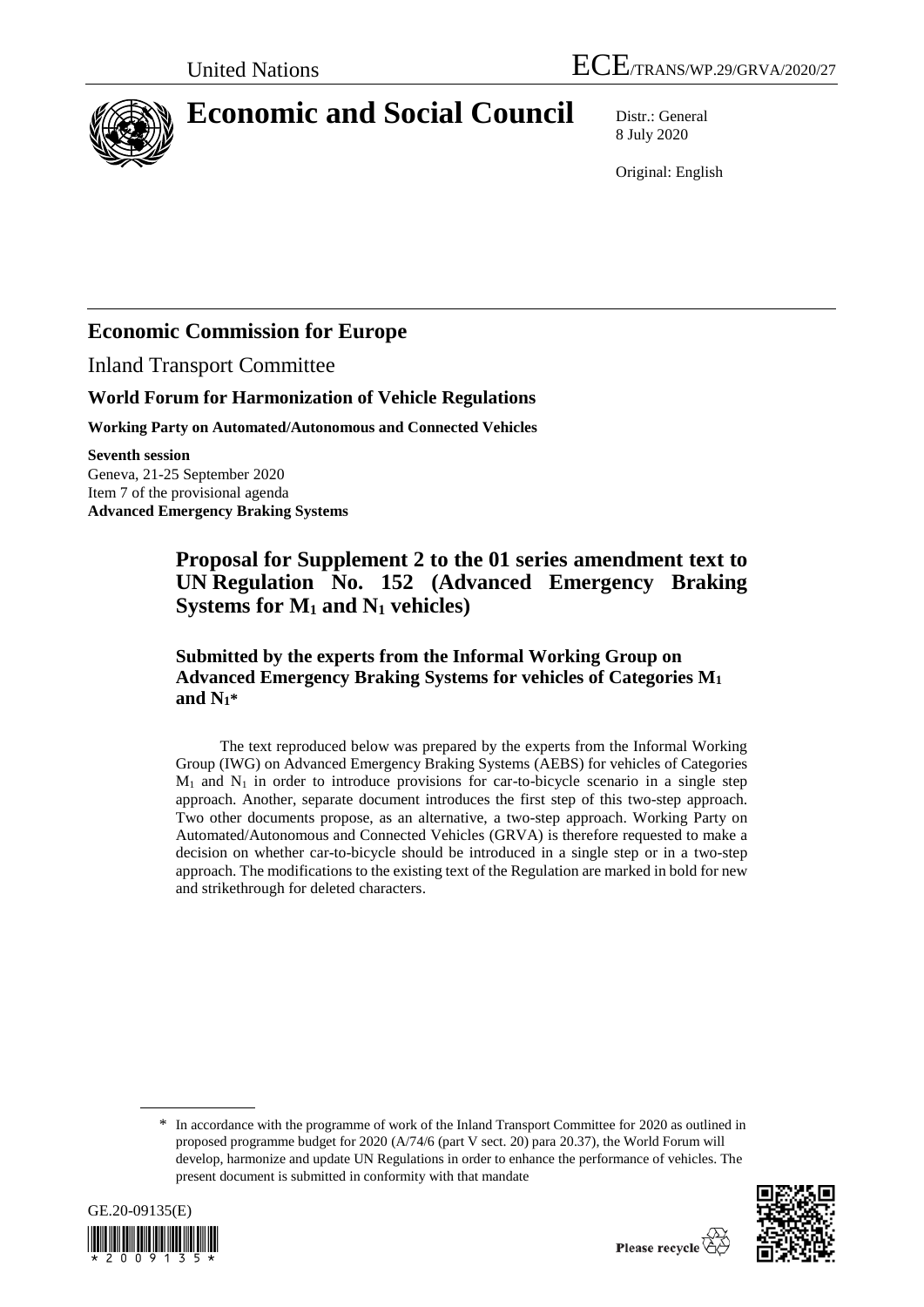## **I. Proposal**

*Paragraph 1., introduce a new paragraph (c), to read:* 

### **1. Scope**

This UN Regulation applies to the approval of vehicles of Category  $M_1$  and  $N_1^2$  with regard to an on-board system to

(a) Avoid or mitigate the severity of a rear-end in lane collision with a passenger car,

(b) Avoid or mitigate the severity of an impact with a pedestrian.**,**

#### **(c) Avoid or mitigate the severity of an impact with a bicycle.**

*Insert a new paragraph 2.9.,* to read (and re-number the following paragraphs)

## **2.9. "***Bicycle Target***" means a soft target that represents a bicycle with cyclist**

*Insert a new paragraph 5.1.1.4.*, to read:

### **5.1.1.4. of paragraph 5.2.3. of this Regulation for vehicles submitted to approval for Car to bicycle scenario.**

*Paragraph 5.1.5.,* amend to read:

5.1.5. Emergency braking

Subject to the provisions of paragraphs 5.3.1. and 5.3.2., the system shall provide emergency braking interventions described in paragraphs 5.2.1.2.**,** and 5.2.2.2. **and 5.2.3.2.** having the purpose of significantly decreasing the speed of the subject vehicle.

- *Paragraphs 5.2. to 5.2.1.4.*, amend to read (including missing headings in the table for M<sup>1</sup> vehicles):
- 5.2. Specific Requirements
- 5.2.1. Car to car scenario
- 5.2.1.1. Collision warning

When a collision …

5.2.1.4. Speed reduction by braking demand

In absence of driver's input which would lead to interruption according to paragraph 5.3.2., the AEBS shall be able to achieve a relative impact speed that is less or equal to the maximum relative impact speed as shown in the following table:

(a) For collisions with unobstructed and constantly travelling or stationary targets;

- (b) On flat, horizontal and dry roads;
- (c) In maximum mass and mass in running order conditions;

(d) In situations where the vehicle longitudinal centre planes are displaced by not more than 0.2 m;

(e) In ambient illumination conditions of at least 1000 Lux without direct blinding **of the sensors (e.g. direct blinding** sunlight**)**;

<sup>&</sup>lt;sup>2</sup> As defined in the Consolidated Resolution on the Construction of Vehicles (R.E.3.), document ECE/TRANS/WP.29/78/Rev.6, para. 2 -

www.unece.org/trans/main/wp29/wp29wgs/wp29gen/wp29resolutions.html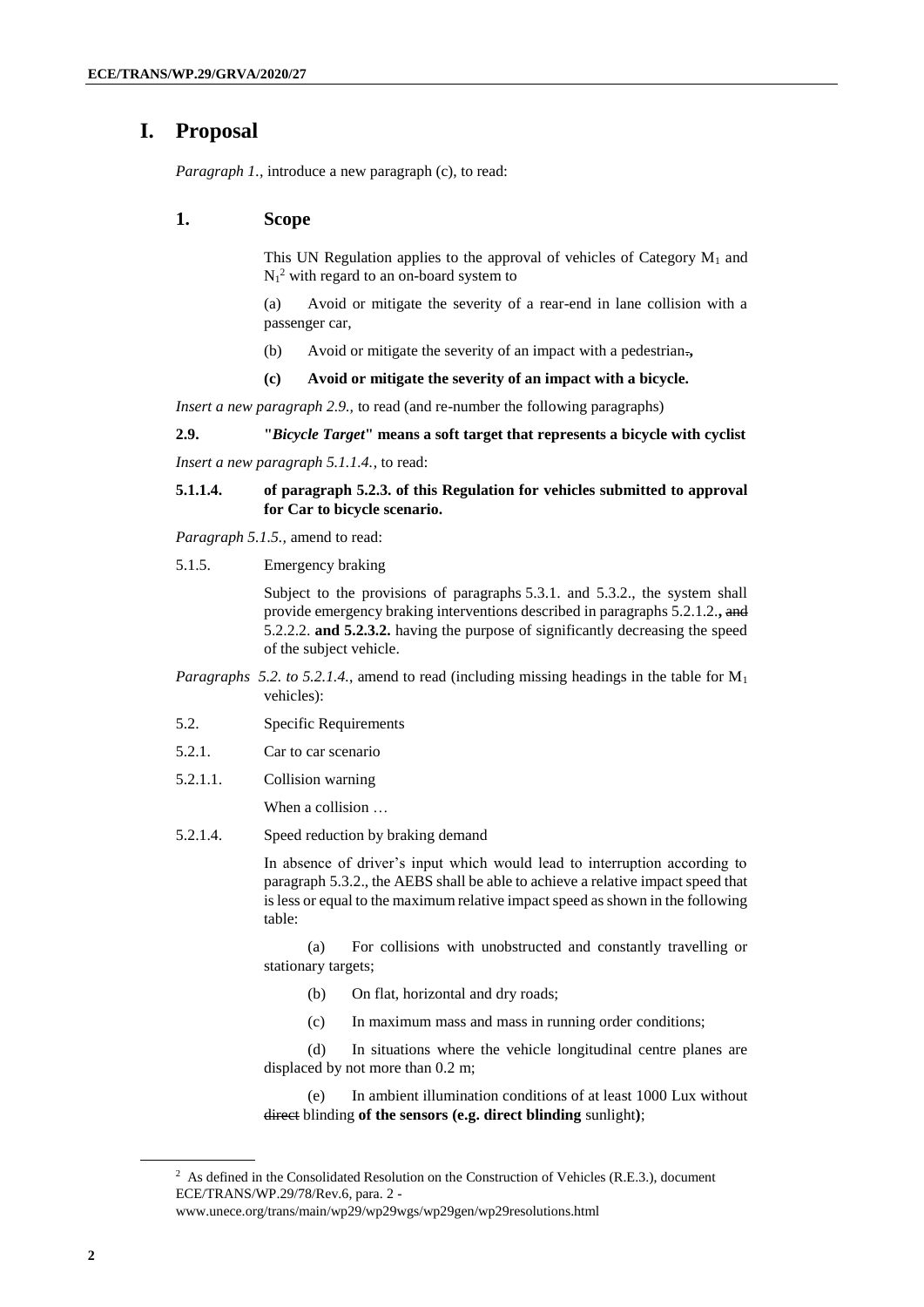(f) In absence of weather conditions affecting the dynamic performance of the vehicle (e.g. no storm, not below  $0^{\circ}$ C); and in absence of extreme driving conditions (e.g. harsh cornering).

#### **(g) When driving straight with no curve, and not turning at an intersection.**

It is recognised …

**Maximum relative Impact Speed (km/h) for M<sup>1</sup> vehicle\***

| <b>Relative Speed</b> | Stationary/Moving   |                          |
|-----------------------|---------------------|--------------------------|
| (km/h)                | <b>Maximum mass</b> | Mass in running<br>order |
| 10                    | 0.00                | 0.00                     |
| 15                    | 0.00                | 0.00                     |
| 20                    | 0.00                | 0.00                     |
| 25                    | 0.00                | 0.00                     |
| 30                    | 0.00                | 0.00                     |
| 35                    | 0.00                | 0.00                     |
| 40                    | 0.00                | 0.00                     |
| 42                    | 10.00               | 0.00                     |
| 45                    | 15.00               | 15.00                    |
| 50                    | 25.00               | 25.00                    |
| 55                    | 30.00               | 30.00                    |
| 60                    | 35.00               | 35.00                    |

All values in km/h

**\*** For relative speeds …

*Paragraphs 5.2.2. to 5.2.2.4.*, amend to read:

- 5.2.2. Car to pedestrian scenario
- 5.2.2.1. Collision warning

When the AEBS …

…

5.2.2.4. Speed reduction by braking demand

In absence of driver's input which would lead to interruption according to paragraph 5.3.2., the AEBS shall be able to achieve an impact speed that is less or equal to the maximum relative impact speed as shown in the following table:

(a) With unobstructed **perpendicularly** crossing pedestrians with a lateral speed component of not more than 5 km/h;

- (b) In unambiguous situations (e.g. not multiple pedestrians);
- (c) On flat, horizontal and dry roads;
- (d) In maximum mass and mass in running order conditions;

(e) In situations where the anticipated impact point is displaced by not more than 0.2 m compared to the vehicle longitudinal centre plane;

(f) In ambient illumination conditions of at least 2000 Lux without direct blinding **of the sensors (e.g. direct blinding** sunlight**)**.

(g) In absence of weather conditions affecting the dynamic performance of the vehicle (e.g. no storm, not below  $0^{\circ}$ C) and

(h) In absence of extreme driving conditions (e.g. harsh cornering).

**(h) When driving straight with no curve, and not turning at an intersection.**

It is recognised …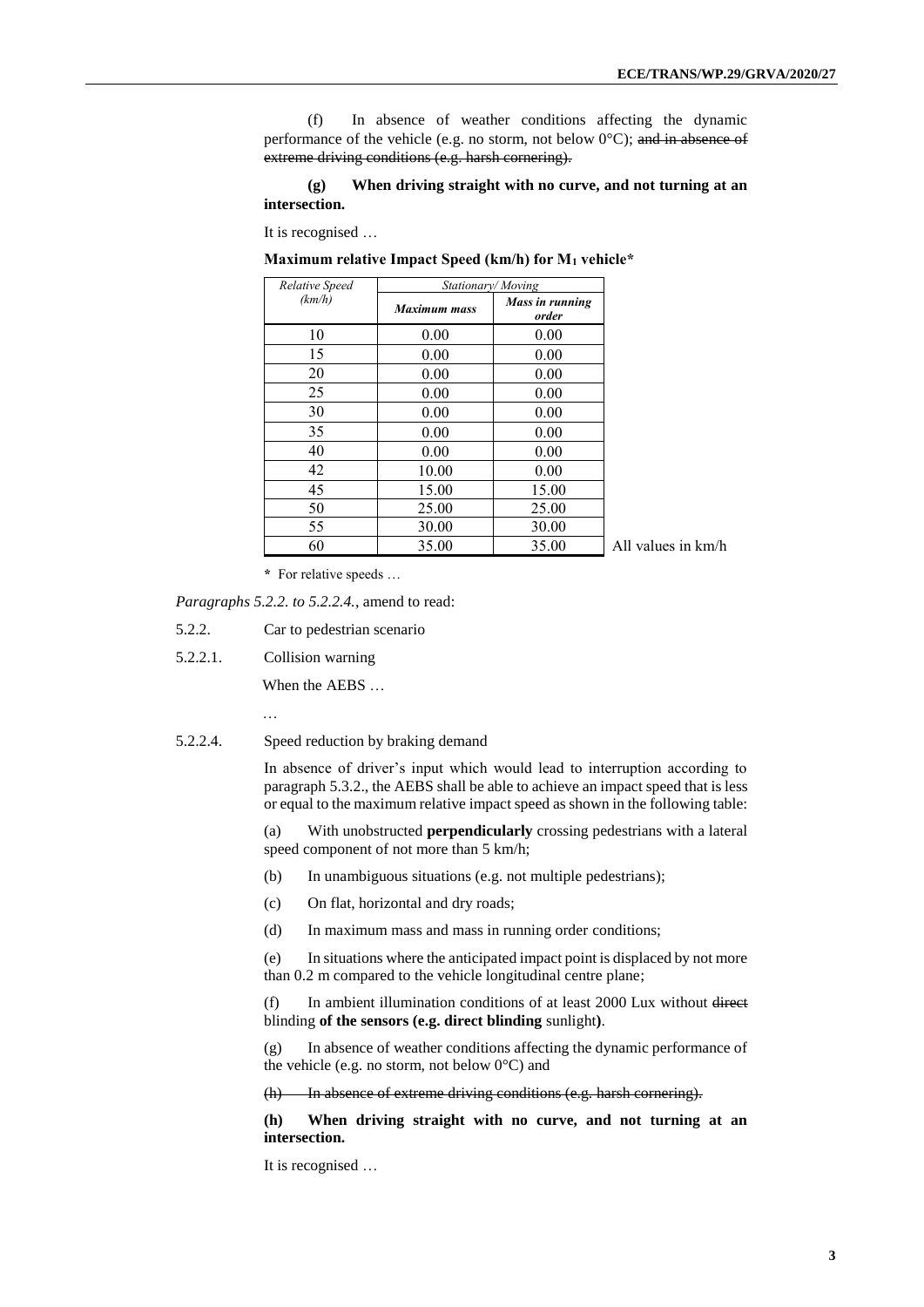#### **Maximum Impact Speed (km/h) for M1\***

| Subject vehicle<br>speed $(km/h)$ | Maximum mass | Mass in running<br>order |                    |
|-----------------------------------|--------------|--------------------------|--------------------|
|                                   | 0.00         | 0.00                     |                    |
| $\cdots$                          | $\cdots$     | $\cdots$                 |                    |
| 60                                | 35.00        | 35.00                    | All values in km/h |

\* For relative **subject vehicle** speeds between the listed values ...

**Maximum Impact Speed (km/h) for N<sup>1</sup> vehicles\***

| Subject vehicle speed<br>(km/h) | Maximum mass | Mass in running order |
|---------------------------------|--------------|-----------------------|
| 20                              | 0.00         | 0.00                  |
| $\cdots$                        | $\cdots$     | $\cdots$              |
| 35                              | 0.00         | 0.00                  |
| 38                              | 0.00         | 0.00                  |
| 40                              | 10.00        | 0.00                  |
| $\cdots$                        | $\cdots$     | $\cdots$              |
|                                 | 40.00        | 35.00                 |

All values in km/h

**\*** For subject vehicle …

*Insert a new paragraph 5.2.3*. *(and subparagraphs)*, to read:

### **5.2.3. Car to bicycle scenario**

#### **5.2.3.1. Collision warning**

**When the AEBS has detected the possibility of a collision with a bicycle crossing the road at a constant speed of 15 km/h. a collision warning shall be provided as specified in paragraph 5.5.1. and shall be provided no later than the start of emergency braking intervention.**

**The collision warning may be aborted if the conditions prevailing a collision are no longer present.**

#### **5.2.3.2. Emergency braking**

**When the system has detected the possibility of an imminent collision. there shall be a braking demand of at least 5.0 m/s² to the service braking system of the vehicle.**

**The emergency braking may be aborted if the conditions prevailing a collision are no longer present**

**This shall be tested in accordance with paragraph 6.7. of this Regulation.** 

**5.2.3.3. Speed range**

**The system shall be active at least within the vehicle speed range between 20 km/h and 60 km/h and at all vehicle load conditions., unless deactivated as per paragraph 5.4.** 

#### **5.2.3.4. Speed reduction by braking demand**

**In absence of driver's input which would lead to interruption according to paragraph 5.3.2., the AEBS shall be able to achieve an impact speed that is less or equal to the maximum relative impact speed as shown in the following table:**

**(a) With unobstructed perpendicularly crossing bicycles with constant speeds from 10 to 15 km/h;**

- **(b) In unambiguous situations (e.g. not multiple bicycles);**
- **(c) On flat, horizontal and dry roads;**
- **(d) In maximum mass and mass in running order conditions;**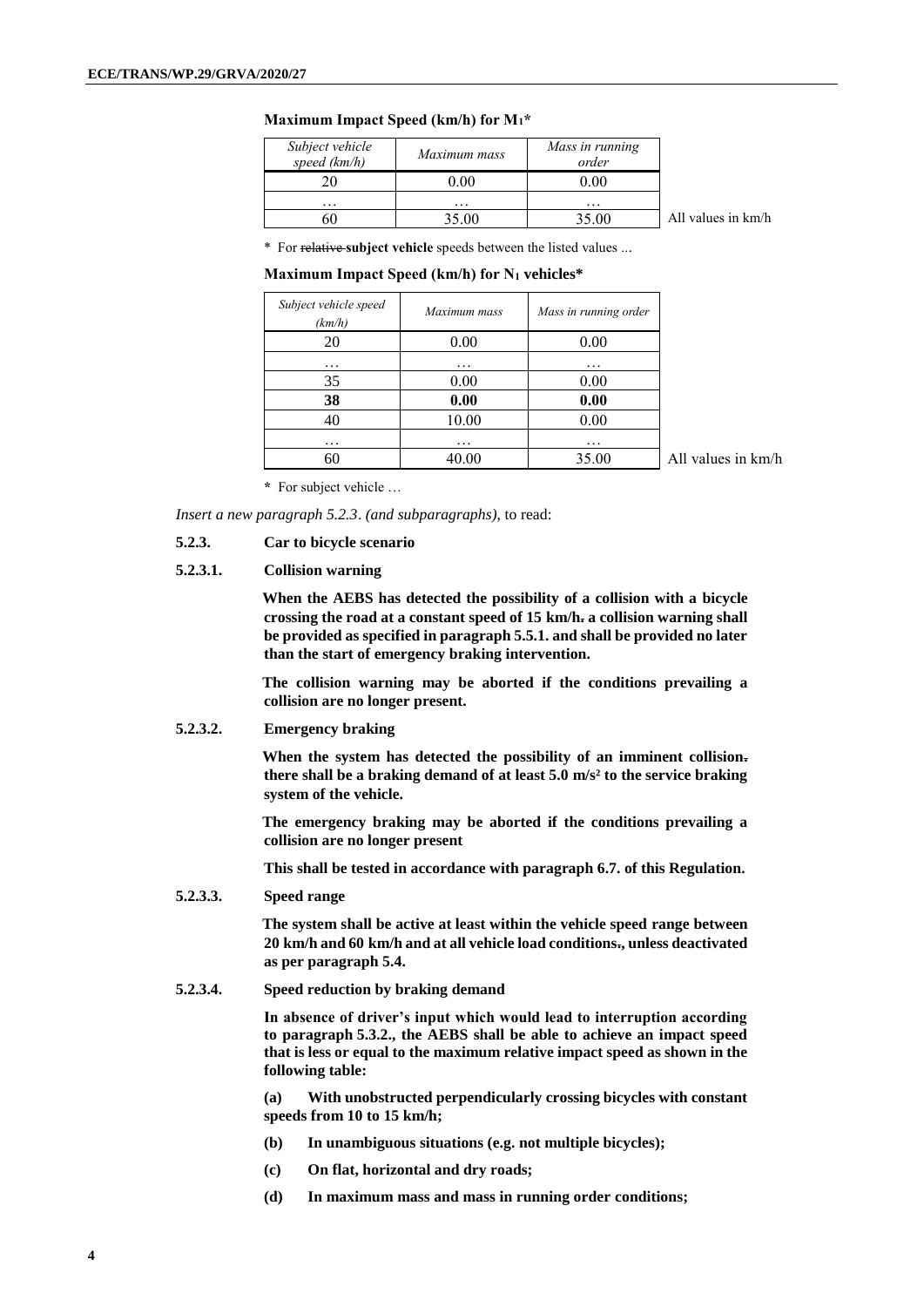**(e) In situations where the anticipated impact point of the crankshaft of the bicycle is displaced by not more than 0.2 m compared to the vehicle longitudinal centre plane;**

**(f) In ambient illumination conditions of at least 2000 Lux without blinding of the sensors (e.g. direct blinding sunlight).** 

**(g) In absence of weather conditions affecting the dynamic performance of the vehicle (e.g. no storm, not below 273.15K or 0°C) and** 

**(h) When driving straight with no curve, and not turning at an intersection.**

**It is recognised that the performances required in this table may not be fully achieved in other conditions than those listed above. However the system shall not deactivate or unreasonably switch the control strategy in these other conditions. This shall be demonstrated in accordance with Annex 3 of this Regulation.**

| Subject vehicle<br>speed (km/h) | <b>Maximum mass</b> | <b>Mass in running</b><br>order |
|---------------------------------|---------------------|---------------------------------|
| 20                              | 0.00                | 0.00                            |
| 25                              | 0.00                | 0.00                            |
| 30                              | 0.00                | 0.00                            |
| 35                              | 0.00                | 0.00                            |
| 38                              | 0.00                | 0.00                            |
| 40                              | 10.00               | 0.00                            |
| 45                              | 25.00               | 25.00                           |
| 50                              | 30.00               | 30.00                           |
| 55                              | 35.00               | 35.00                           |
| 60                              | 40.00               | 40.00                           |

**Maximum Impact Speed (km/h) for M1\*** 

**60 40.00 40.00 All values in km/h**

**\* For subject vehicle speeds between the listed values (e.g. 53 km/h), the maximum relative impact speed (i.e.35/35 km/h) assigned to the next higher relative speed (i.e. 55 km/h) shall apply.** 

**For masses above the mass in running order, the maximum relative impact speed assigned to the maximum mass shall apply.**

| Subject vehicle<br>speed (km/h) | <b>Maximum mass</b> | Mass in running<br>order |
|---------------------------------|---------------------|--------------------------|
| 20                              | 0.00                | 0.00                     |
| 25                              | 0.00                | 0.00                     |
| 30                              | 0.00                | 0.00                     |
| 35                              | 0.00                | 0.00                     |
| 36                              | 0.00                | 0.00                     |
| 38                              | 15.00               | 0.00                     |
| 40                              | 25.00               | 0.00                     |
| 45                              | 30.00               | 25.00                    |
| 50                              | 35.00               | 30.00                    |
| 55                              | 40.00               | 35.00                    |
| ሬበ                              | 15 NO               | 40 OO                    |

**Maximum Impact Speed (km/h) for N1\***

**60 45.00 40.00 All values in km/h**

**\* For subject vehicle speeds between the listed values (e.g. 53 km/h), the maximum relative impact speed (i.e.40/35 km/h) assigned to the next higher relative speed (i.e. 55 km/h) shall apply.** 

**For masses above the mass in running order, the maximum relative impact speed assigned to the maximum mass shall apply.**

*Paragraphs 5.4. to 5.4.2.*, amend to read:

- 5.4. Deactivation
- 5.4.1. When a vehicle …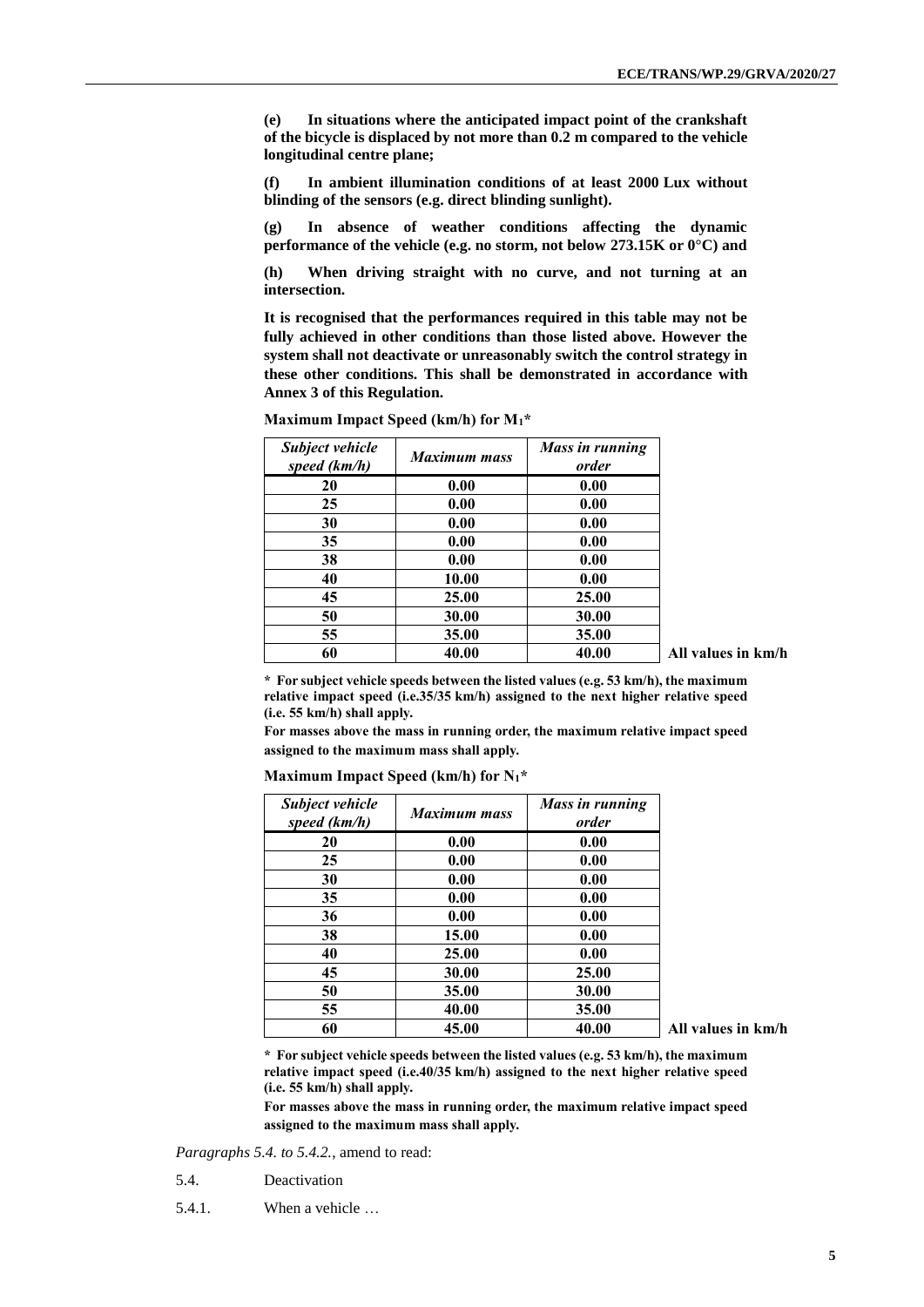5.4.2. When the vehicle is equipped with a means to automatically deactivate the AEBS function, for instance in situations such as off-road use, being towed, being operated on a dynamometer, being operated in a washing plant, in case of a non-detectable misalignment of sensors, **[or when the Electronic Stability Control is switched off,]** the following conditions shall apply as appropriate:

*Insert a new paragraph 5.4.4.*, to read:

**5.4.4. While automated driving functions are in longitudinal control of the vehicle (e.g. ALKS is active) the AEBS function may be suspended or its control strategies (i.e. braking demand, warning timing) adapted without indication to the driver, as long as it remains ensured that the vehicle provides at least the same collision avoidance capabilities as the AEBS function during manual operation.**

*Paragraph 5.5.1.,* amend to read:

5.5.1. The collision warning referred to in paragraphs 5.2.1.1.**,** and 5.2.2.1. **and 5.2.3.1.** shall be provided by at least two modes selected from acoustic, haptic or optical.

*Paragraphs 6.1. to 6.1.1.*, amend to read (including "minimum" in footnote 3):

- 6.1. Test Conditions
- 6.1.1. The test shall …
- 6.1.1.1. The road test surface shall have a nominal<sup>3</sup> peak braking coefficient (PBC) of **at least** 0.9. unless otherwise specified. when measured using either:

*Paragraph 6.1.5.,* amend to read:

6.1.5. Natural ambient illumination must be homogeneous in the test area and in excess of 1000 lux in the case of car to car scenario as stipulated in paragraph 5.2.1. and of 2000 lux in the case of car to pedestrian scenario as stipulated in paragraph 5.2.2. **and of 2000 lux in the case of car to bicycle scenario as stipulated in paragraph 5.2.3.** It should be ensured that testing is not performed whilst driving towards, or away from the sun at a low angle.

*Paragraphs 6.3. to 6.3.1.*, amend to read:

- 6.3. Test Targets
- 6.3.1. The target used for the vehicle detection tests shall be a regular high-volume series production passenger car of Category  $M_1$  AA saloon. or alternatively a "soft target" representative of such a vehicle in terms of its identification characteristics applicable to the sensor system of the AEBS under test according to ISO 19206-1:2018 **ISO 19206-3:2020**. The reference point for the location of the vehicle shall be the most rearward point on the centreline of the vehicle.

*Insert a new paragraph 6.3.3*., to read:

**6.3.3. The targets used for the bicycle detection tests shall be a "soft target" and be representative of the bicycle with an adult cyclist attributes applicable to the sensor system of the AEBS under test according to ISO 19206- 4:2020.**

*Paragraph 6.3.3. (current),* re-number as paragraph 6.3.4.

*Paragraph 6.4.1*., delete the numbering and amend to read (including the addition of two tables):

6.4.1. The subject vehicle …

<sup>3</sup> The "nominal" value is understood as being the **minimum** theoretical target value."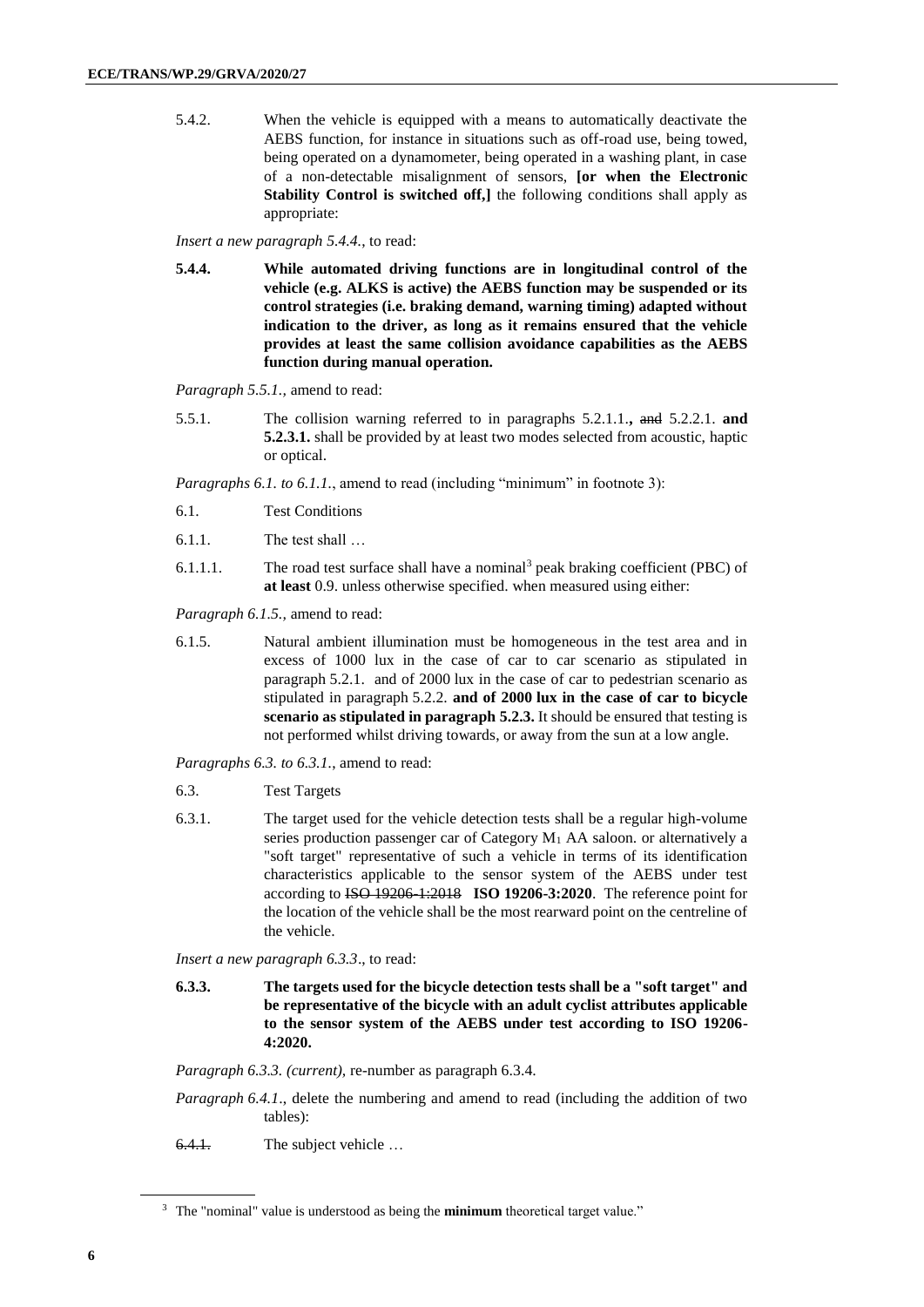Tests shall be conducted with a vehicle travelling at 20, 42 and 60 km/h (with a tolerance of +0/-2 km/h) **speeds shown in tables below for respectively M1 and N1 Categories**. If this is deemed justified, the technical service may test any other speeds listed in the tables in paragraph 5.2.1.4. and within the prescribed speed range as defined in paragraph 5.2.1.3.

#### **Subject vehicle test speed for M<sup>1</sup> category in stationary target scenario**

| <b>Maximum mass</b> | Mass in running order |
|---------------------|-----------------------|
|                     |                       |
|                     |                       |
|                     |                       |

**All values in km/h with a tolerance of +0/-2 km/h**

#### **Subject vehicle test speed for N<sup>1</sup> category in stationary target scenario**

| <b>Maximum mass</b> | Mass in running order |
|---------------------|-----------------------|
|                     |                       |
|                     |                       |
|                     |                       |

**All values in km/h with a tolerance of +0/-2 km/h**

The functional part …

*Paragraph 6.5.*, amend to read (including the addition of two tables):

6.5. Warning and Activation Test with a Moving Vehicle Target

The subject vehicle …

Tests shall be conducted with a vehicle travelling at 30 and 60 km/h **speeds shown in tables below for respectively M<sup>1</sup> and N<sup>1</sup> categories** and target travelling at 20 km/h (with a tolerance of  $+0/-2$  km/h for both the subject and the target vehicles). If this is deemed justified, the Technical Service may test any other speeds for subject vehicle and target vehicle within the speed range as defined in paragraph 5.2.1.3.

#### **Subject vehicle test speed for M<sup>1</sup> category in moving target scenario**

| Maximum mass | Mass in running order |
|--------------|-----------------------|
| 30           |                       |
|              |                       |

**All values in km/h with a tolerance of +0/-2 km/h**

**Subject vehicle test speed for N<sup>1</sup> category in moving target scenario**

| Maximum mass | Mass in running order |
|--------------|-----------------------|
| 30           |                       |
| 58           | 60                    |

**All values in km/h with a tolerance of +0/-2 km/h**

The functional part …".

*Paragraphs 6.6. to 6.6.1.*, amend to read (including the addition of two tables):

6.6. Warning and Activation Test with a Pedestrian Target

6.6.1. The subject vehicle …

Tests shall be conducted with a vehicle travelling at 20, 30 and 60 km/h (with a tolerance of  $+0/2$  km/h) speeds shown in tables below for respectively  $M_1$ **and N<sup>1</sup> categories**. The technical service may test any other speeds listed in the table in paragraph 5.2.2.4. and within the prescribed speed range as defined in paragraphs 5.2.2.3.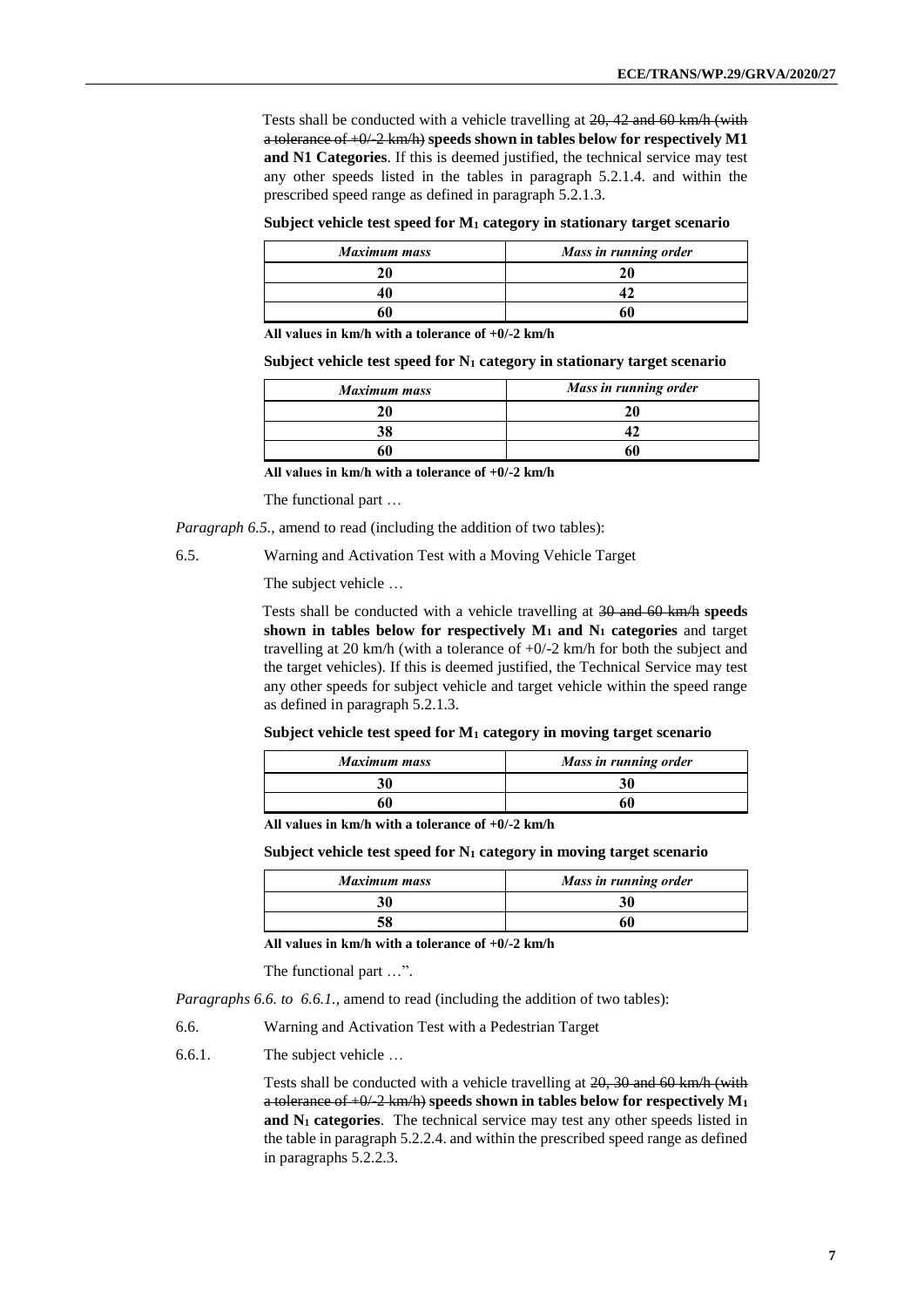**Subject vehicle test speed for M<sup>1</sup> category in pedestrian target scenario**

| <b>Maximum mass</b> | Mass in running order |
|---------------------|-----------------------|
| 20                  |                       |
| 40                  |                       |
| 60                  |                       |

**All values in km/h with a tolerance of +0/-2 km/h**

**Subject vehicle test speed for N1 category in pedestrian target scenario**

| <b>Maximum mass</b> | Mass in running order |
|---------------------|-----------------------|
| 20                  |                       |
| 38                  |                       |
| 60                  |                       |

**All values in km/h with a tolerance of +0/-2 km/h**

From the start…

*Insert a new paragraph 6.7. (and subparagraphs)*, to read:

- **6.7. Warning and Activation Test with a Bicycle Target**
- **6.7.1. The subject vehicle shall approach the impact point with the bicycle target in a straight line for at least two seconds prior to the functional part of the test with an anticipated subject vehicle to crankshaft of the bicycle impact point centreline offset of not more than 0.1 m. adopted**

**The functional part of the test shall start when the subject vehicle is travelling at a constant speed and is at a distance corresponding to a TTC of at least 4 seconds from the collision point.**

**The bicycle target shall travel in a straight line perpendicular to the**  subject vehicle's direction of travel at a constant speed of  $15 \text{ km/h} \pm 0.5$ **km/h, starting not before the functional part of the test has started. During the acceleration phase of the bicycle prior to the functional part of the test the bicycle target shall be obstructed. The bicycle target's positioning shall be coordinated with the subject vehicle in such a way that the impact point of the bicycle target on the front of the subject vehicle is on the longitudinal centreline of the subject vehicle, with a tolerance of not more than 0.1 m, if the subject vehicle would remain at the prescribed test speed throughout the functional part of the test and does not brake.**

**Tests shall be conducted with a vehicle travelling at tests shall be conducted with a vehicle travelling at speeds shown in tables below for respectively M<sup>1</sup> and N<sup>1</sup> Categories. The technical service may test any other speeds listed in the table in paragraph 5.2.3.4. and within the prescribed speed range as defined in paragraphs 5.2.3.3.**

**Subject vehicle test speed for M<sup>1</sup> category in bicycle target scenario**

| <b>Maximum mass</b> | Mass in running order |
|---------------------|-----------------------|
|                     |                       |
|                     |                       |
|                     |                       |

**All values in km/h with a tolerance of +0/-2 km/h**

**Subject vehicle test speed for N<sup>1</sup> category in bicycle target scenario**

| <b>Maximum mass</b> | Mass in running order |
|---------------------|-----------------------|
| 20                  |                       |
| 36                  |                       |
| 60                  | ור                    |

**All values in km/h with a tolerance of +0/-2 km/h**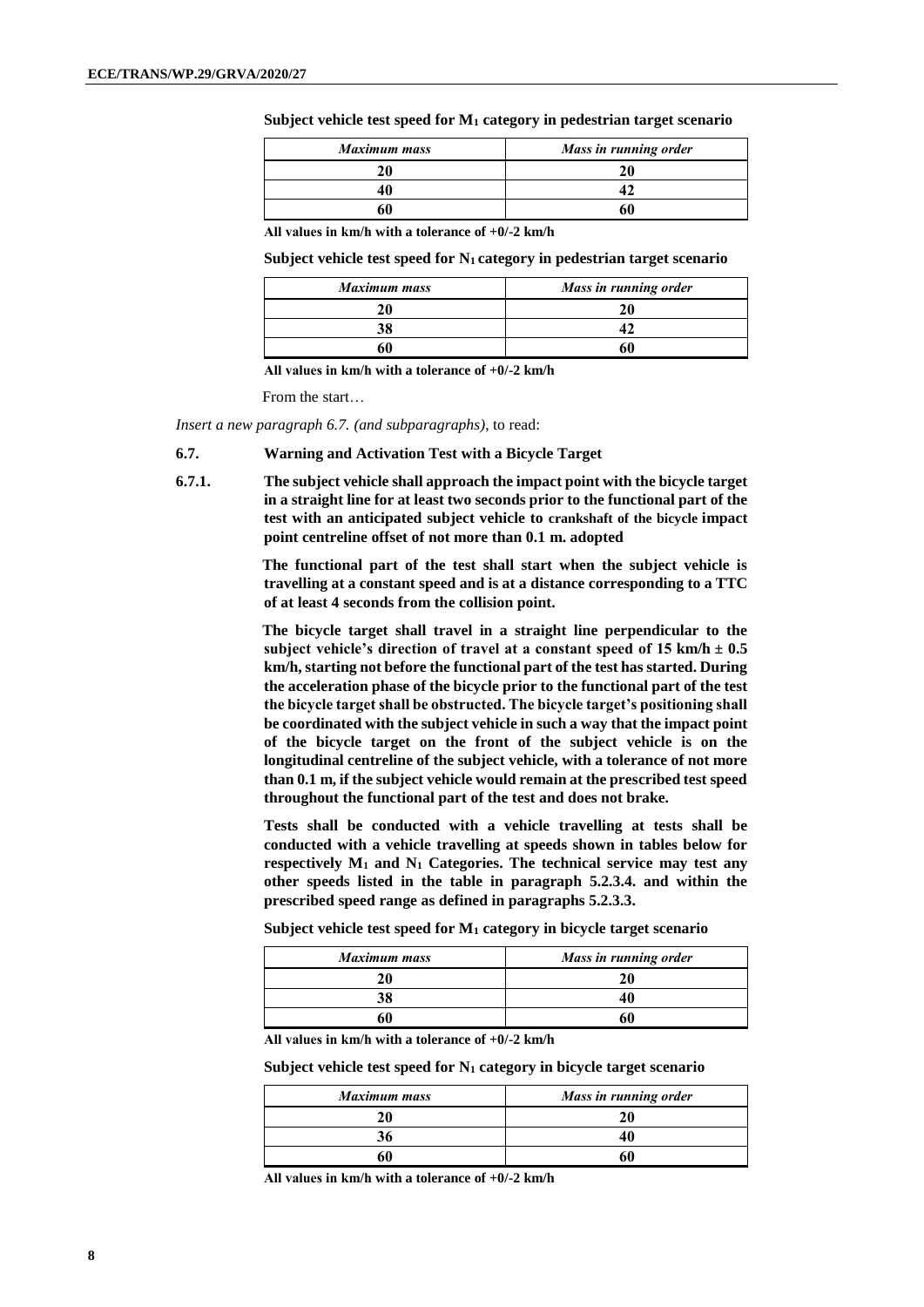**From the start of the functional part until the subject vehicle has avoided the collision or the subject vehicle has passed the impact point with the bicycle target there shall be no adjustment to any control of the subject vehicle by the driver other than slight adjustments to the steering control to counteract any drifting.** 

**The test prescribed above shall be carried out with a bicycle "soft target" defined in 6.3.3.**

**6.7.2. The assessment of the impact speed shall be based on the actual contact point between the target and the vehicle, taking into account the vehicle shape.**

*Paragraph 6.10.1.,* amend to read:

- 6.10.1. Any of the above test scenarios, where a scenario describes one test setup at one subject vehicle speed at one load condition of one category (Car to Car, Car to Pedestrian**, Car to Bicycle**), shall be performed two times. If one of the two test runs fails to meet the required performance, the test may be repeated once. A test scenario shall be accounted as passed if the required performance is met in two test runs. The number of failed tests runs within one category shall not exceed:
	- (a) 10.0 per cent of the performed test runs for the Car to Car tests; and
	- (b) 10.0 per cent of the performed test runs for the Car to Pedestrian tests.**; and**

#### **(c) 20.0 per cent of the performed test runs for the Car to Bicycle tests.**

Paragraph 6.10.2., amend to read:

6.10.2. The root cause of any failed test run shall be analyzed together with the Technical Service and annexed to the test report. If the root cause cannot be linked to a deviation in the test setup, the technical service may test any other speeds within the speed range as defined in paragraphs 5.2.1.3., 5.2.1.4., 5.2.2.3.**,** or 5.2.2.4.**, 5.2.3.3. or 5.2.3.4.** as relevant.

*Annex 1,* add a new item 10.3, to read:

#### **10.3. to car to bicycle scenario granted/refused/extended/withdrawn:<sup>2</sup>**

*Annex 2,* amend to read (addition of a lette "B" in the marking and its reference in the text):



 $a = 8$  mm min

The above approval mark affixed to a vehicle shows that the vehicle type concerned has been approved in Belgium (E 6) with regard to to the Advanced Emergency Braking Systems (AEBS) pursuant to Regulation No. 152 (marked with C for Car to Car. P for Car to Pedestrian**. B for Car to Bicycle**). The first two digits of the approval number indicate that the approval was granted in accordance with the requirements of Regulation No. 152 in its original form."

*Annex 3, Appendix 2*

*Paragraphs 1 to 3*, delete

*Insert a new introductory paragraph*, to read:

"The following scenarios shall be used to assess the system's strategies implemented in order to minimize the generation of false reactions. For each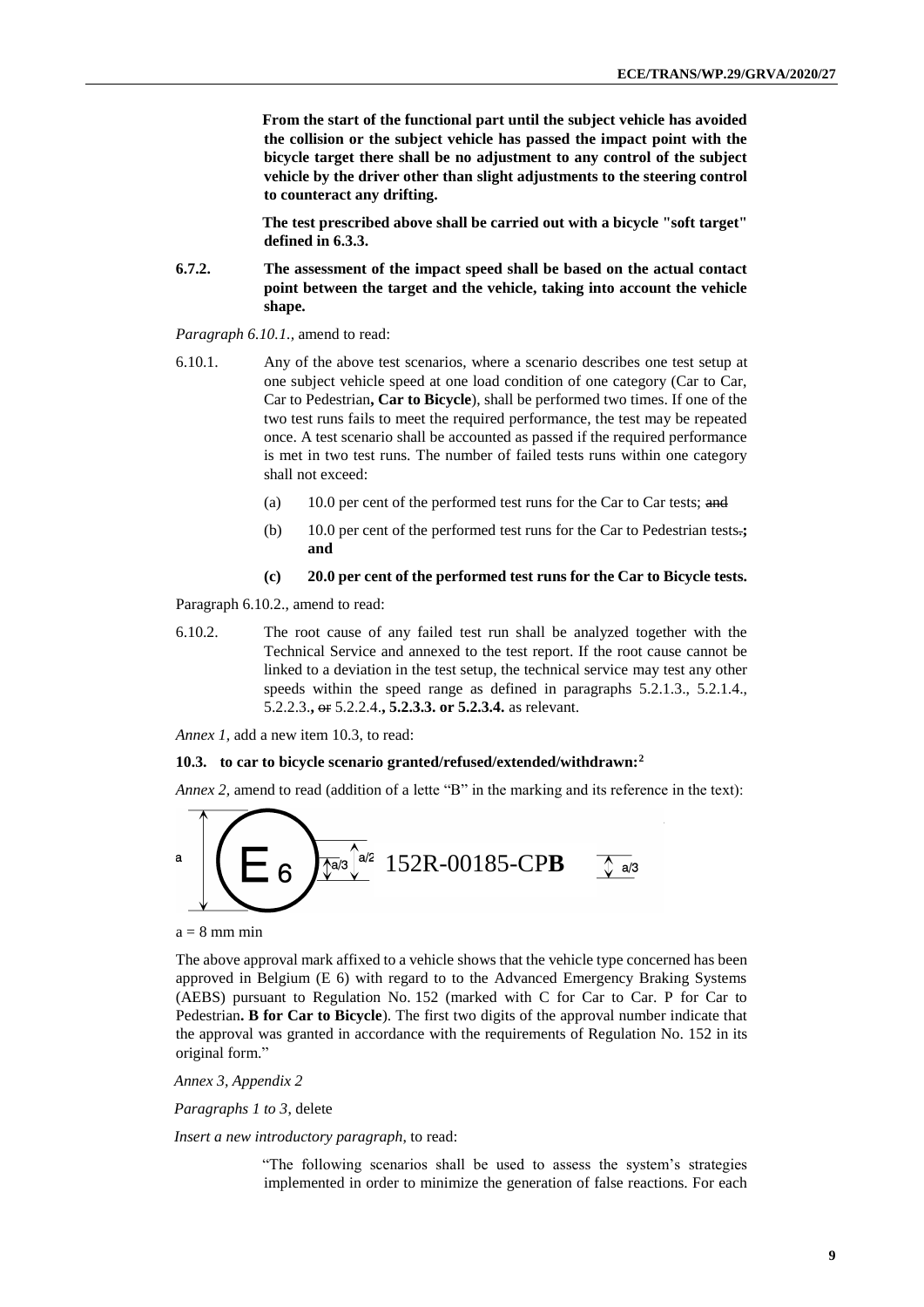type of scenario the vehicle manufacturer shall explain the principle strategies implemented to ensure safety.

The manufacturer shall provide evidence (e.g. simulation results, real-world test data, track test data) of the system's behaviour in the described types of scenarios. The parameters described in subparagraph 2 of each scenario shall be used as guidance if the Technical Service deems a demonstration of the scenario necessary."

*Insert new Scenarios 1 to 4*, to read:

## **Scenario 1**

### **Left turn or Right turn at the intersection**

- **1.1. In this scenario, the subject vehicle passes by a left turn or right turn in front of an oncoming vehicle that is stopped to make a left turn or right turn at an intersection.**
- **1.2. An example of the detail scenario:**

**The subject vehicle drives at a speed of 30 km/h (with a tolerance of +0/-2 km/h) toward the intersection, and decelerates by braking to a speed of not less than 16 km/h at a point where the subject vehicle begins to steer left / right, and the Time To Collision (TTC) to the oncoming vehicle is not more than 2.8 seconds. When the subject vehicle turns left or right in the intersection, the speed is reduced to not less than 10 km/h, and then drives at a constant speed. The TTC to the oncoming vehicle is not more than 1.7 seconds at when the wrap ratio between the subject vehicle and the oncoming vehicle becomes 0 per cent.**

#### **Figure 1: left turn or right turn at the intersection**

**(A) Driving on right side of the road**



Test vehicle **II** Related vehicle

1) Beginning to steer for right turn 2) Wrap ratio 0%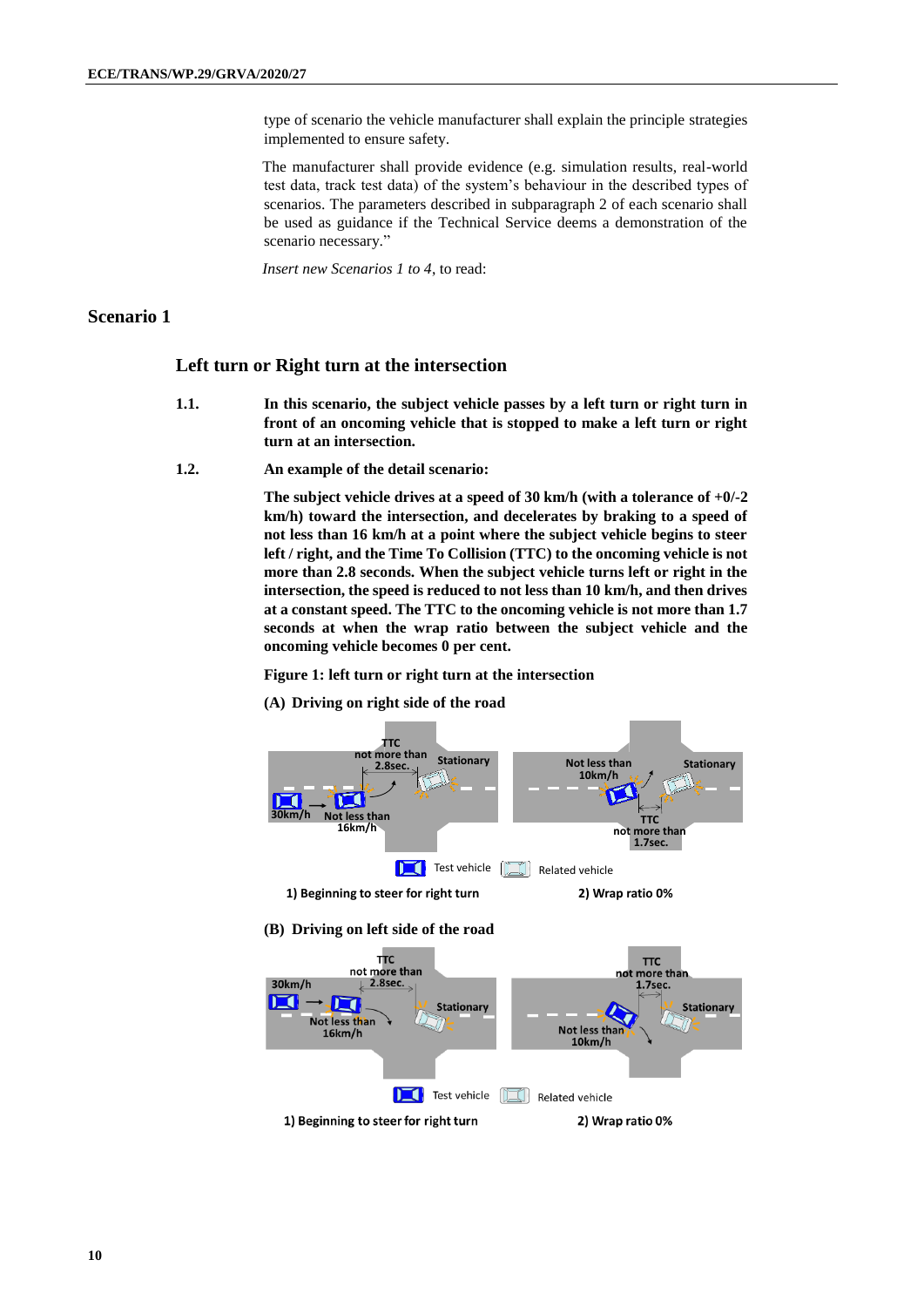## **Scenario 2**

## **Right turn or Left turn of a forward vehicle**

- **2.1. In this scenario, the subject vehicle follows a forward vehicle. After that, the forward vehicle turns right or left at a corner, and the subject vehicle goes straight.**
- **2.2. An example of the detail scenario:**

**Both the forward vehicle and the subject vehicle drive at a speed of 40 km/h (with a tolerance of +0/-2 km/h) on the straight road. The forward vehicle decelerates by braking to a speed of 10 km/h (with a tolerance of +0/-2 km/h) in order to turn right or left at the corner, and the subject vehicle also decelerates by braking to keep appropriate distance with the forward vehicle. At when the forward vehicle begins to turn right or left, the speed of the subject vehicle is not less than 26 km/h and the TTC to the frontal vehicle is not more than 4.7 seconds. After that, the subject vehicle decelerates to a speed of not less than 20 km/h, and then drives at a constant speed. The TTC to the forward vehicle is not more than 2.5 seconds at when the wrap ratio between the subject vehicle and the forward vehicle becomes 0 per cent.** 

**Figure 2: right turn or left turn of a forward vehicle**

**(A) Driving on right side of the road**



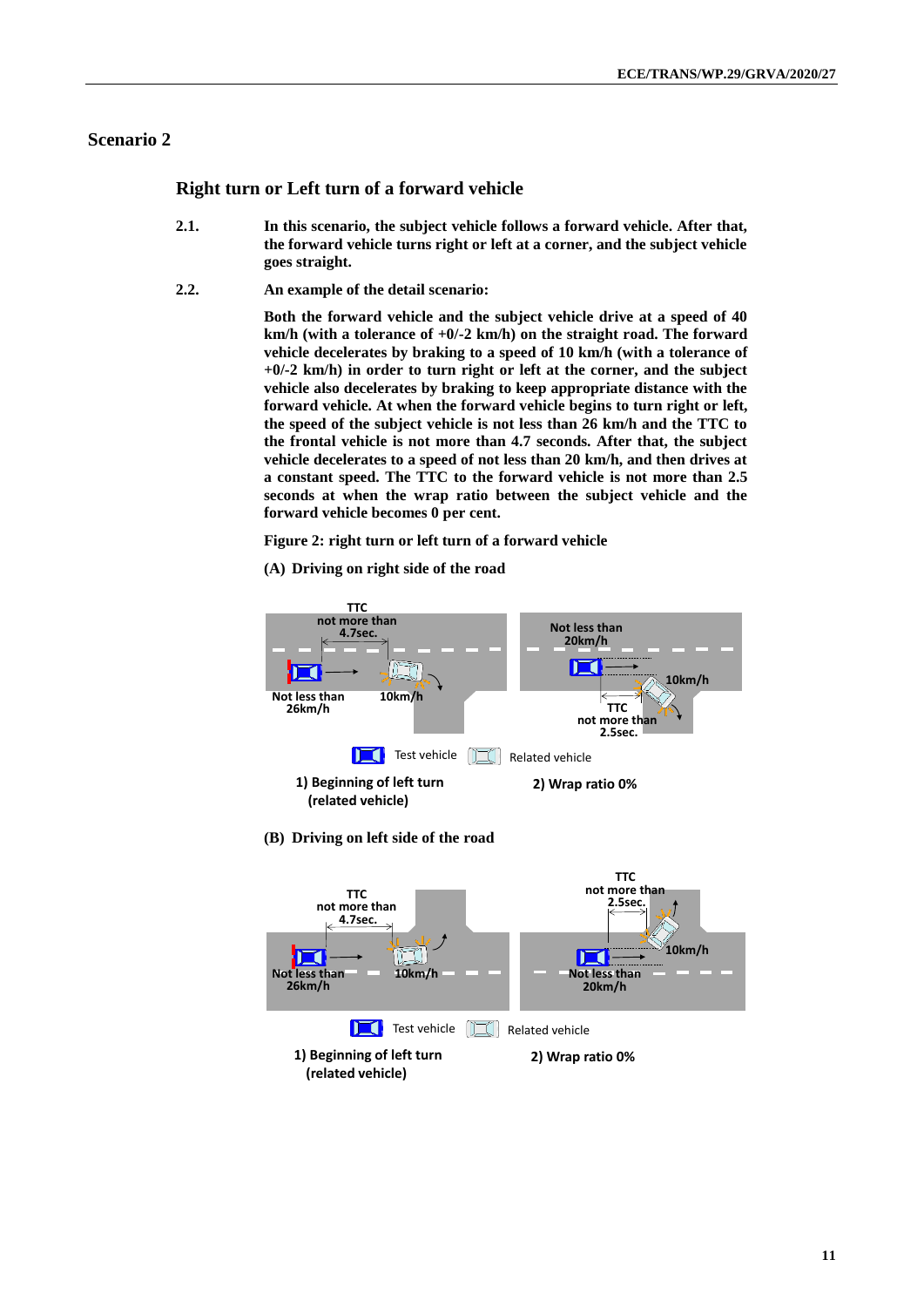## **Scenario 3**

### **Curved road with guard pipes and a stationary object**

- **3.1. In this scenario, the subject vehicle drives a small radius curved road of which the guard pipes are constructed to the outer side, and a stationary vehicle (M<sup>1</sup> category), a stationary pedestrian target or a stationary bicycle target is positioned just outside of the guard pipes and where on the extension of the centre of the lane.**
- **3.2. An example of the detail scenario:**

**The subject vehicle drives at a speed of 30 (with a tolerance of +0/-2 km/h) km/h toward the curve of which the radius is not more than 25 m at the outer side of the road, and decelerates by braking to a speed of not less than 22 km/h at a point where the subject vehicle enters the curve. The TTC to the stationary object is not more than 1.6 seconds at when the subject vehicle begins to turn in the curve. In the curve, the subject vehicle drives outer lane than the centre of the road. After that, the subject vehicle continue to turn in the curve at a constant speed of not less than 21 km/h. The TTC to the stationary object is not more than 1.1 second at when the wrap ratio between the subject vehicle and the stationary vehicle becomes 0%, or at when the offset ratio between the subject vehicle and the centre of the stationary pedestrian target or the stationary bicycle target becomes -100%.** 

**Note: offset ratio between the subject vehicle and the stationary object is calculated by the following formula.**

 $R_{offset} = L_{offset} / (0.5*W_{vehicle}) * 100$ 

**Roffset : Offset ratio [%]**

**Loffset : Amount of offset between the centre of the subject vehicle and the centre of the stationary object, and the direction of offset to the driver's seat side is defined as plus (+) [m]**

**Wvehicle : Width of the subject vehicle [m]** 

**Figure 3: curved road with guard pipes and a stationary object**

**(A) Driving on right side of the road**

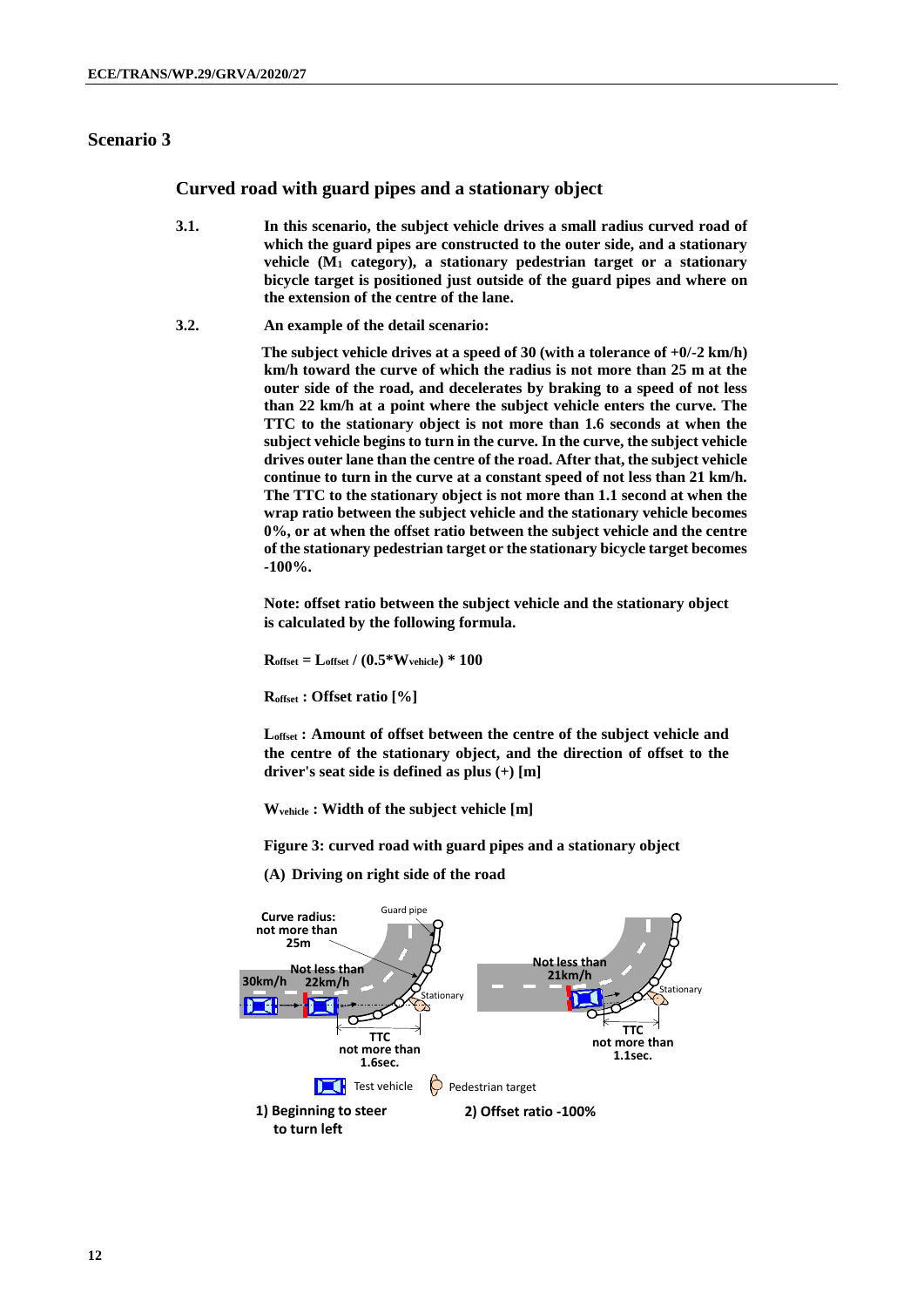**(B) Driving on left side of the road**



## **Scenario 4**

#### **Lane change due to road construction**

- **4.1. In this scenario, the subject vehicle changes the lane in front of the signboard which is positioned in the centre of the lane and notifies the driver that the lane is reduced.**
- **4.2. An example of the detail scenario:**

**The subject vehicle drives a straight road at a speed of 40 km/h (with a tolerance of +0/-2 km/h), and begins to steer in order to change the lane in front of the signboard which notifies reducing the lane. No other vehicles approach the subject vehicle. The TTC to the signboard is not more than 4.2 seconds at when the subject vehicle begins to steer. During changing the lane, the speed of the subject vehicle is constant, and the TTC to the signboard is not more than 3.3 seconds at when the offset ratio between the subject vehicle and the centre of the signboard becomes -100%.** 

**Figure 4: lane change due to road construction**

**(A) Driving on right side of the road**